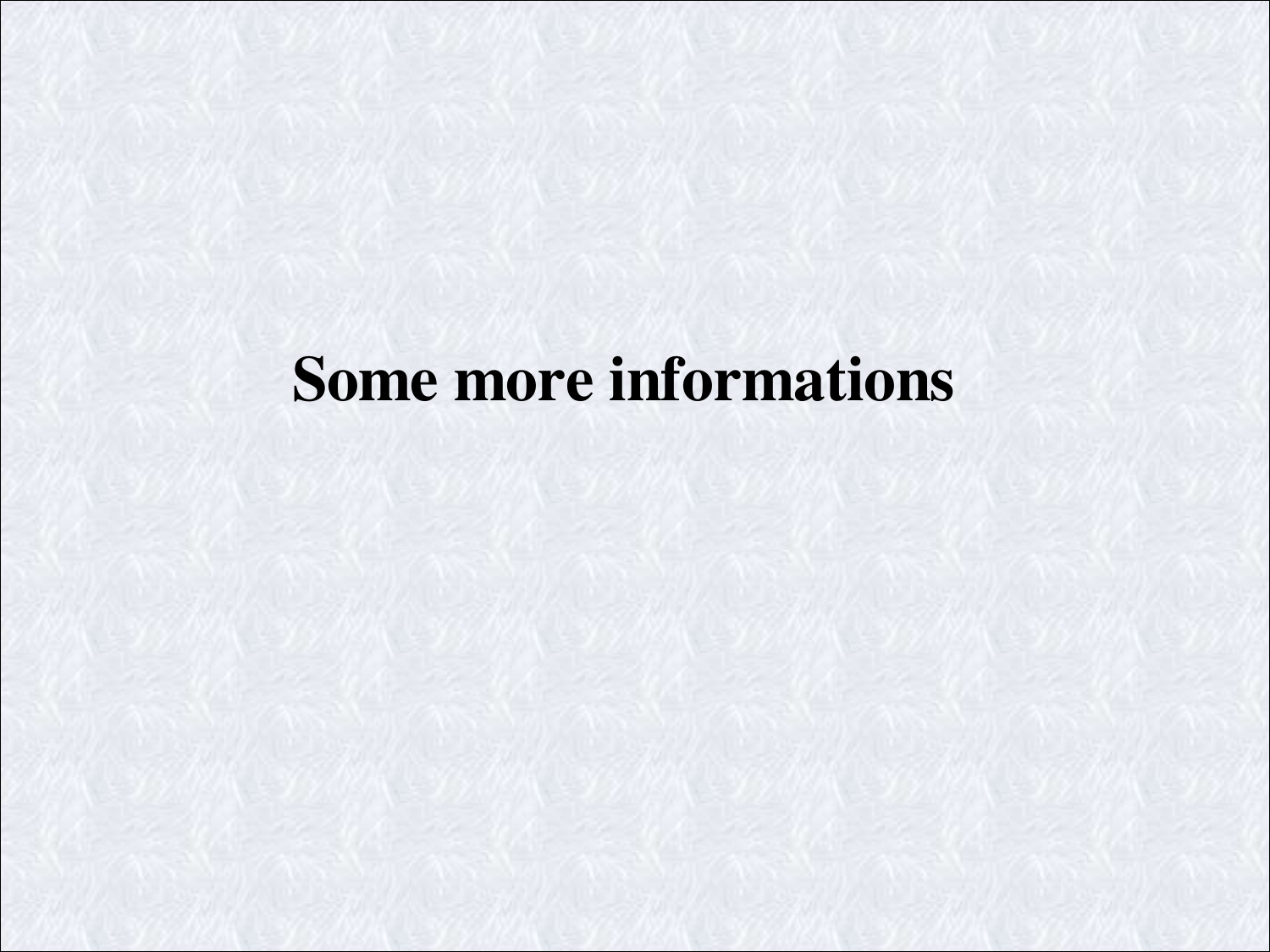## STORMNET

Scientific Training for Operations and Research in a Meteorological NETwork

- proposal for a Marie Curie RTN within the 6th FP of the European Union
- 4 years long : from Summer 2006 to Summer 2010
- TRAINING :
	- $\sim$  PhD theses
	- ✔ widely open training courses
	- $\gamma$  participation to workshops, regular publications, ...
	- ✔ additional local training
	- a lot of care for "Early Stage Researchers"
	- $\rightarrow$  29 positions (2-3 years long) scheduled
	- $\rightarrow$  6 to 8 "summer schools"
	- *sizing financial support ...*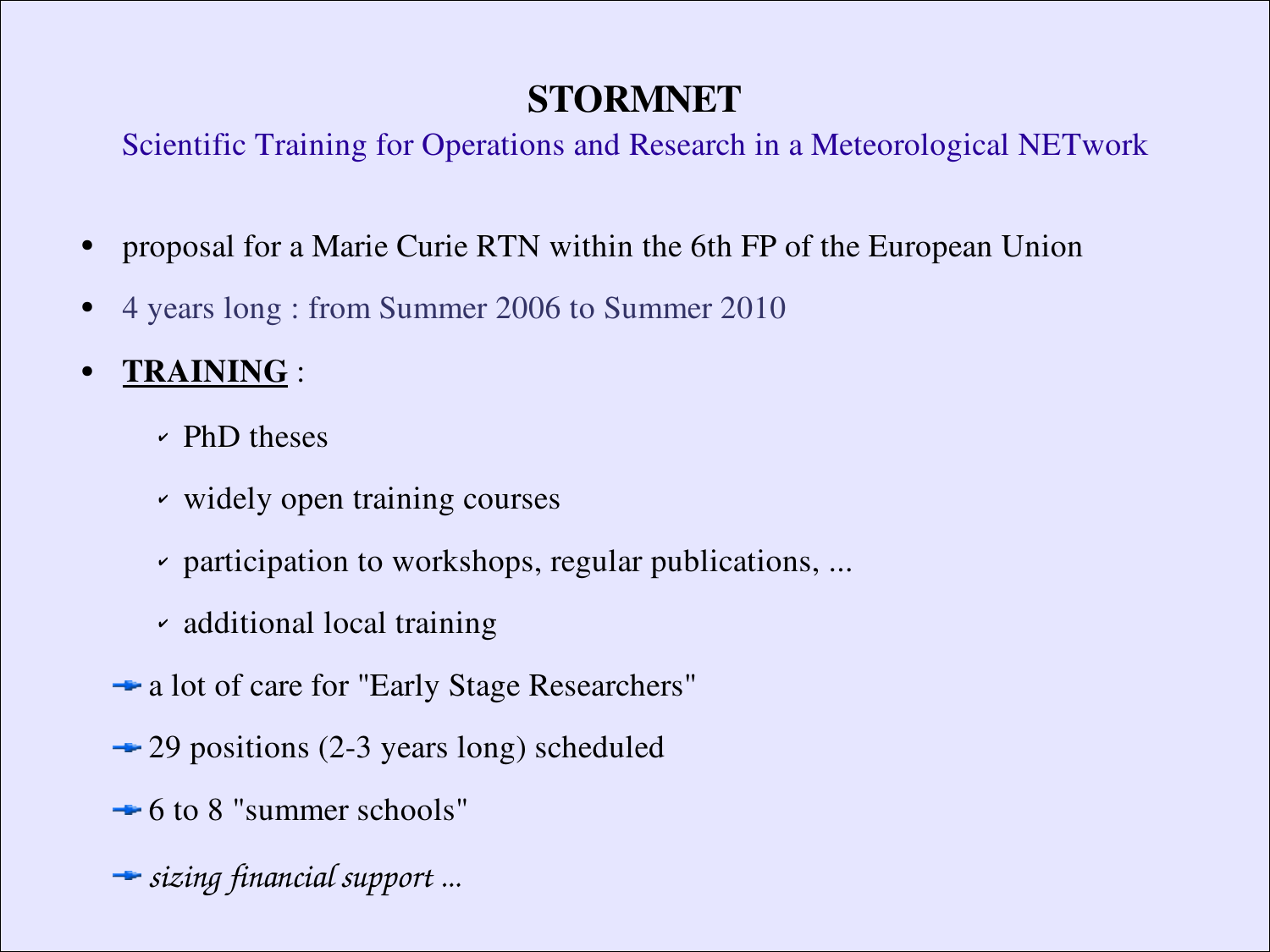#### STORMNET

Scientific Training for Operations and Research in a Meteorological NETwork

#### NETWORKING :

- ✔ 13 partners (NMS)
- ✔ 10 associated partners : universities or research institutes
- ✔ 3 consortia : ALADIN, HIRLAM, COSMO, with a nice balance
- ✔ decentralization & democracy
- RESEARCH :

*"further developing and using local short-range high-resolution numerical weather prediction models and their applications"*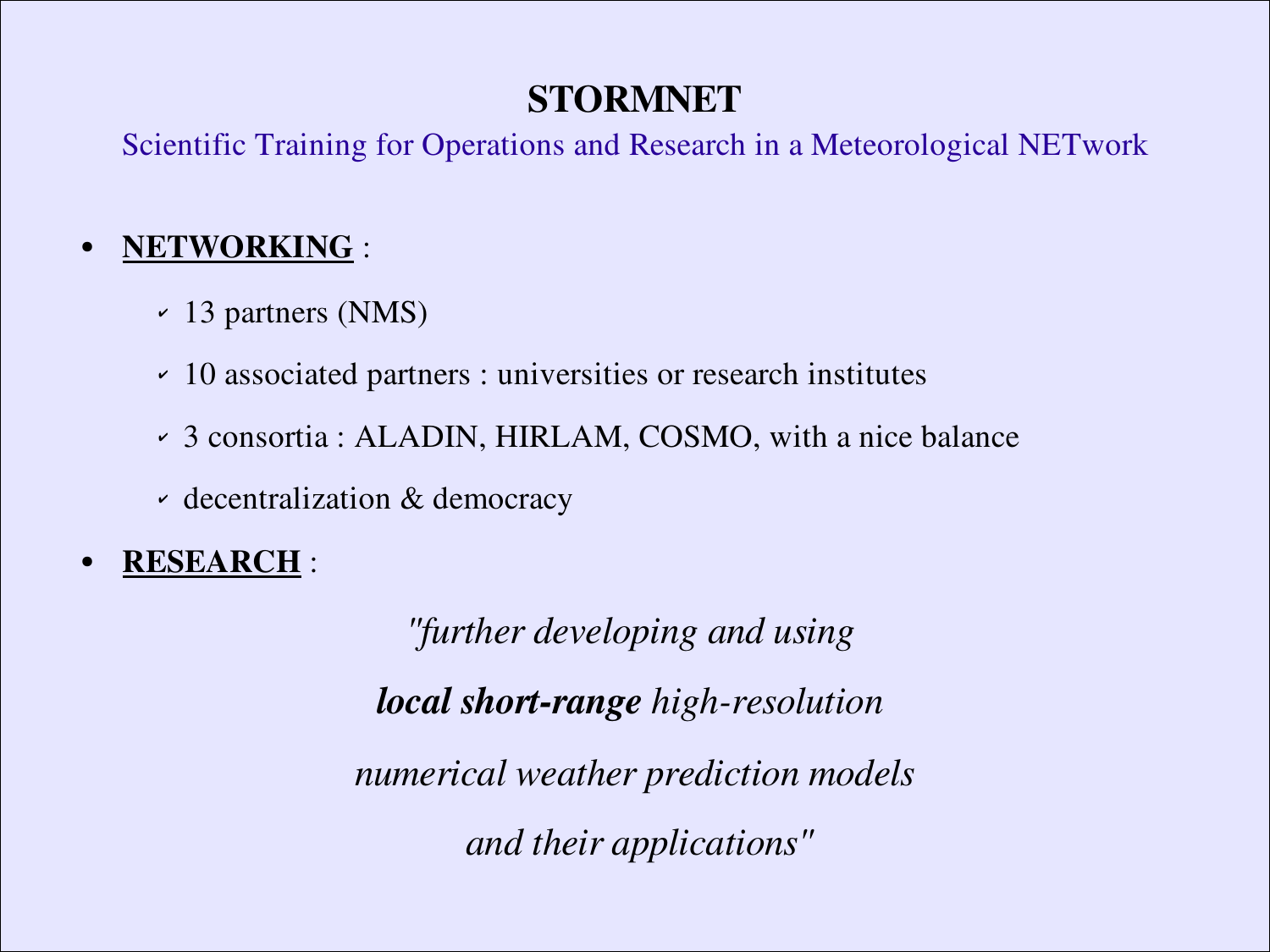#### STORMNET

Scientific Training for Operations and Research in a Meteorological NETwork

- First attempt :
	- ✔ December 2004
	- Limited call : "inter-disciplinary and inter-sectorial"
	- ✔ Not accepted but guidelines for improvement

#### **Second attempt :**

- ✔ September 2005
- ✔ Trying to do better !
- ✔ More news in December ...

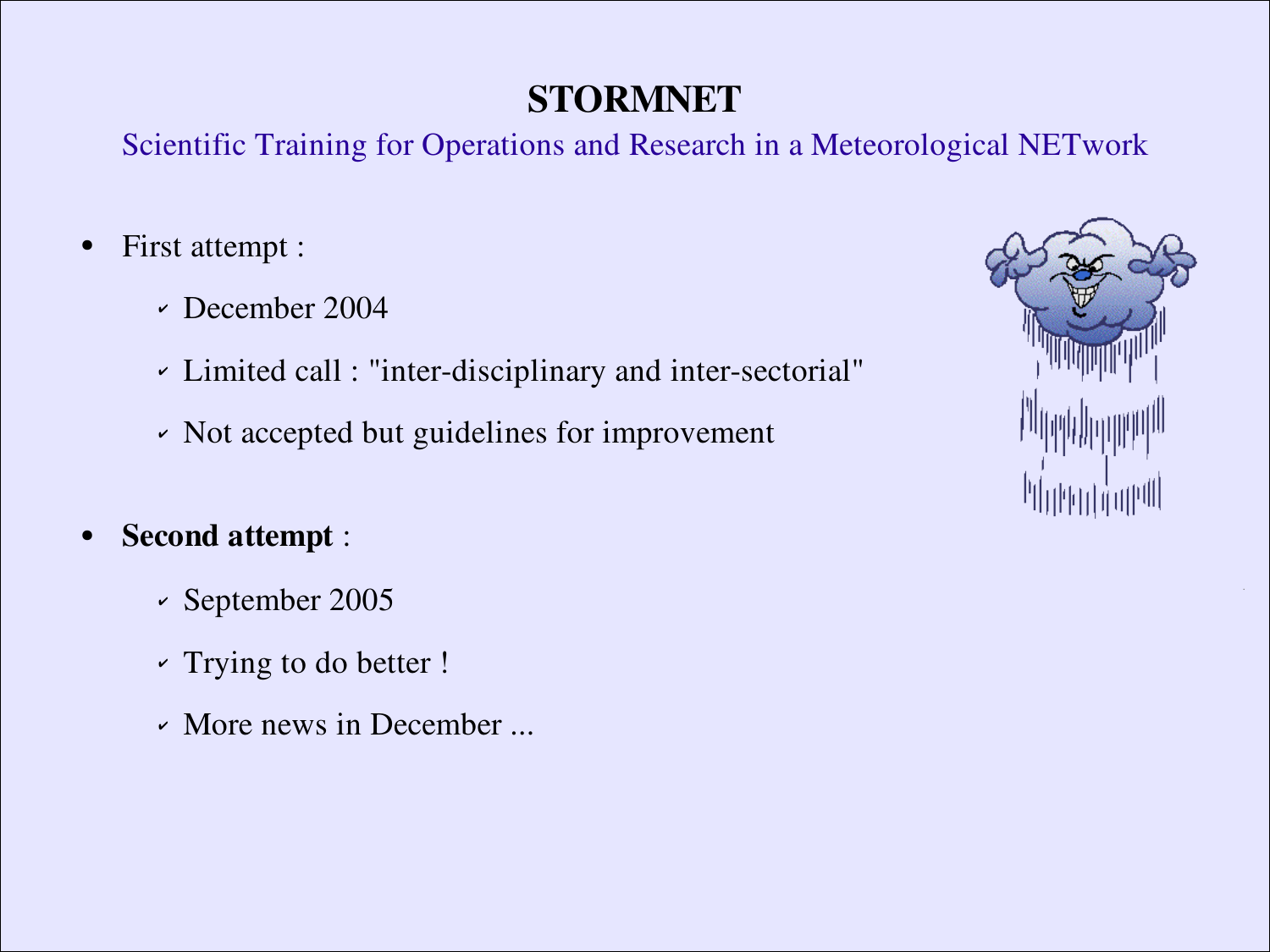## STORMNET partners

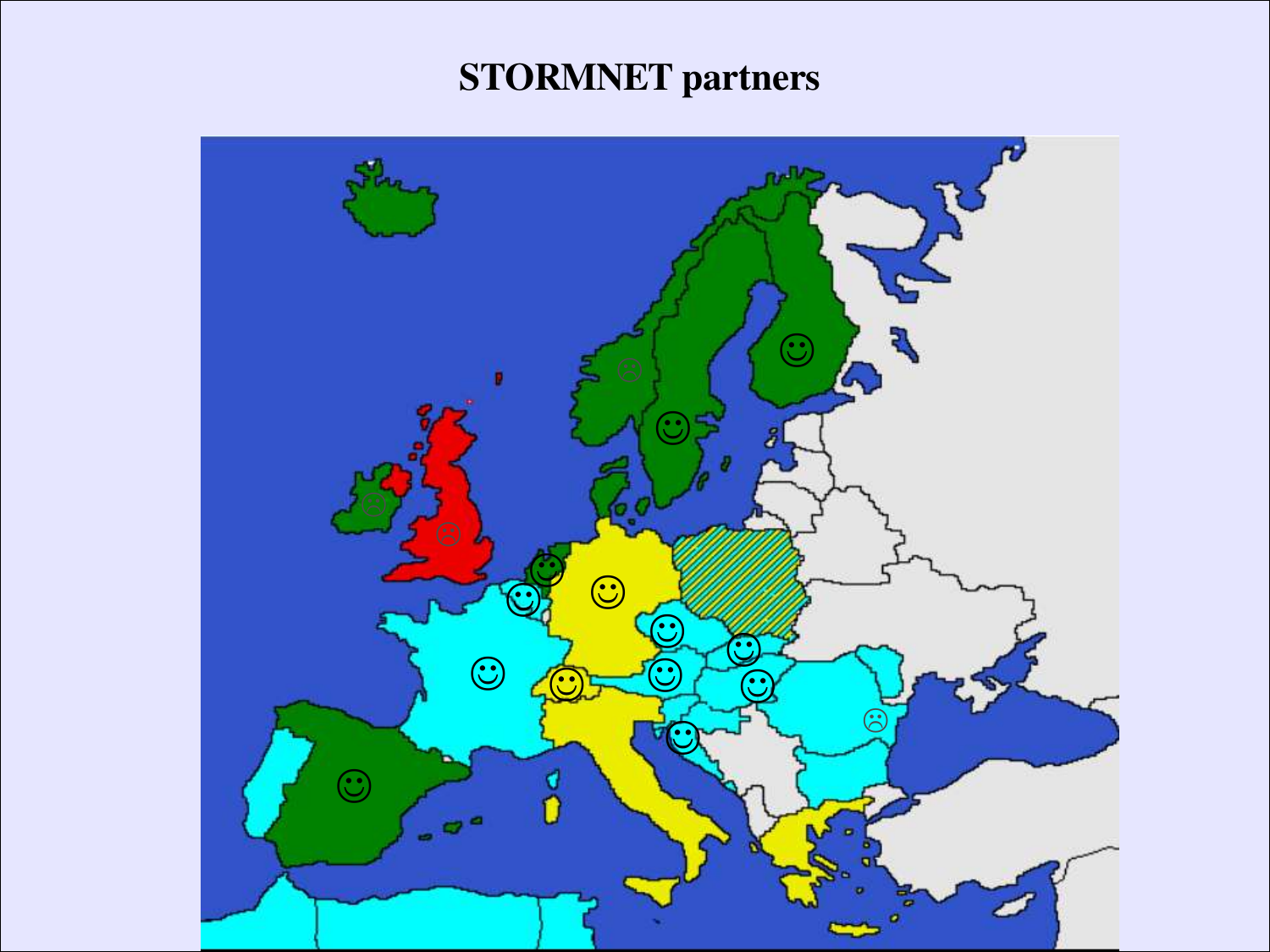

- To provide an overview of the main progress in NWP along the past year over whole Europe and to representatives from all European NMS,
- To allow decision making, for enhanced collaboration between consortia;
- And a second opportunity for ALADIN scientists to meet.

European Working Group on Limited-Area Modelling / Short-Range Numerical Weather Prediction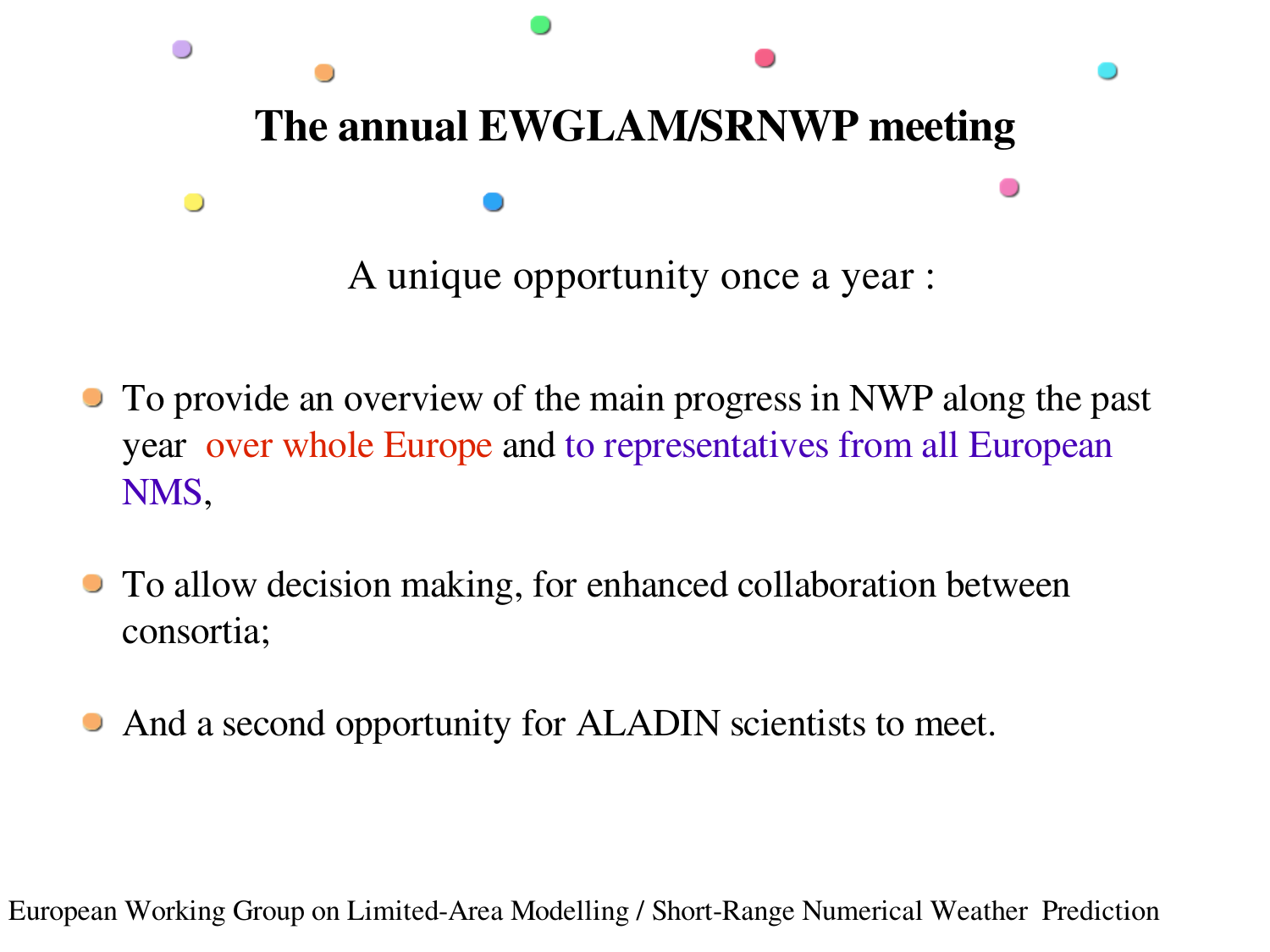

- Official presentations : national posters, consortia reports on strategical issues, informations from ECMWF, EUMETSAT, ...
- Thematic presentations and discussions covering the main issues of short-range LAM NWP
- Business meetings to allow decision making

#### *DO SEND SCIENTISTS TO THE NEXT ONES !*